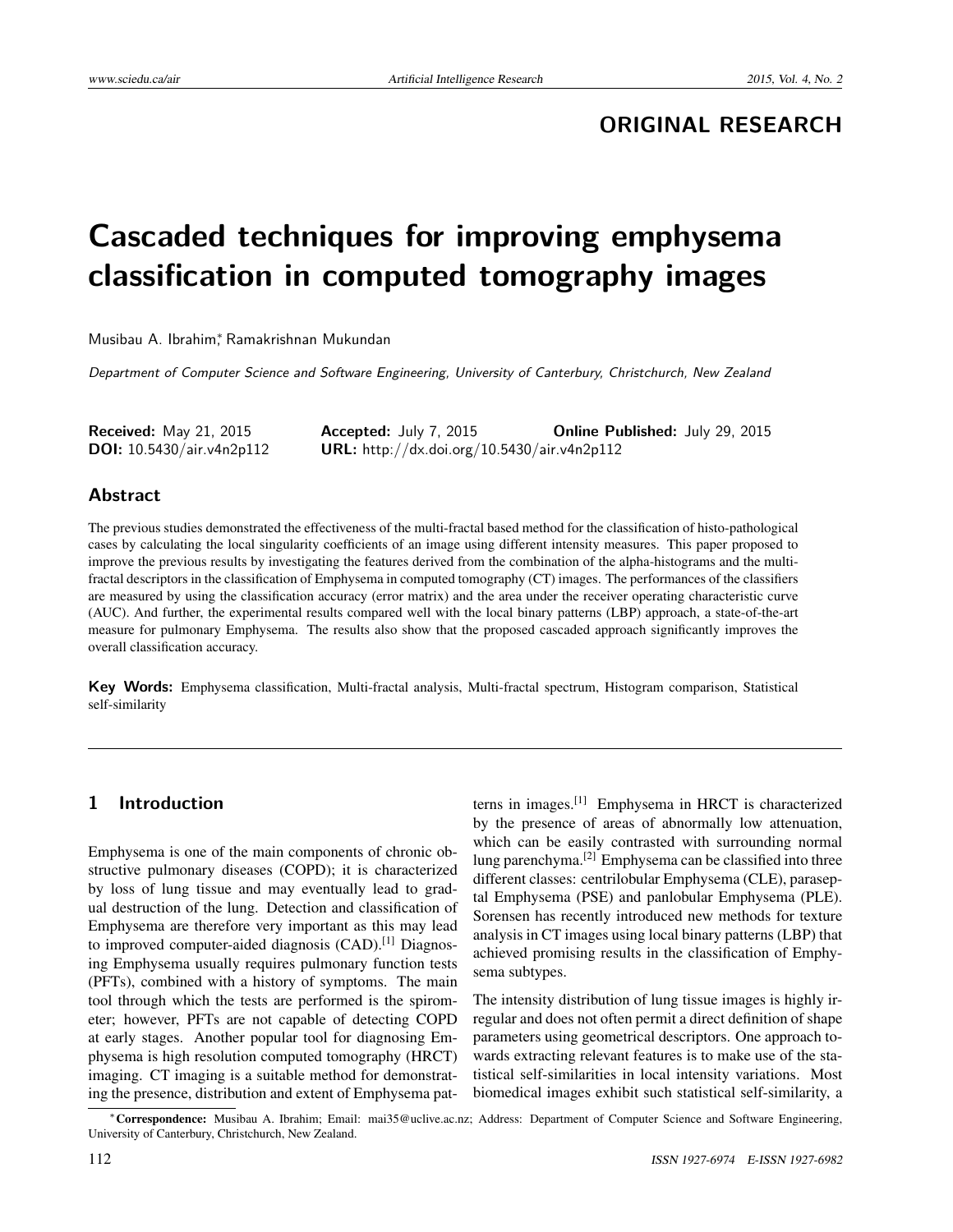repetition of form over a variety of scales. Several methods of multi-fractal analysis of medical images have been suggested and evaluated in different ways.[\[3](#page-5-2)[–8\]](#page-6-0) Hemsley and Mukundan<sup>[\[3\]](#page-5-2)</sup> developed a two-pass algorithm for the computation of multi-fractal spectrum and used the calculated spectra for the classification in a tissue image database. In Ref.,<sup>[\[4\]](#page-5-3)</sup> the Holder exponent for the power law approximation of intensity measures in pixel neighbourhood is used for resolving local density variations in the CT lung images.

Multi-fractal analysis could find applications in Emphysema classification in CT images of the lung, but not much research has so far been done in this area. Recently in  $Ref., [9]$  $Ref., [9]$  we had proposed a classification algorithm using multi-fractal descriptors. This paper provides an improved method using a combination of two different descriptors (multi-fractal spectra and alpha-histograms) for obtaining higher accuracy in the results. The first approach combines the features obtained from the multi-fractal descriptors and the alpha-histograms in the form of hybrid for the classification process. The second idea uses the area under the ROC curves to identify the best features that could yield maximum classification accuracy and high computational efficiency. The remainder of this paper is organized as follows: In section 2, different intensity measures used for the computation of Holder exponent and the overview of the multifractal methods are outlined. Experimental results and discussion are given in section 3. Finally, section 4 summarizes the work and outlines some future directions.

#### **2 Material and methods**

The online CT Emphysema database<sup>[\[10\]](#page-6-2)</sup> used for this research consists of 168 non-overlapping annotated ROIs of size  $61 \times 61$  pixel patches from three different classes: NT (59 never-smokers), CLE (50 healthy smokers), and PSE (59 smokers with COPD).<sup>[\[11\]](#page-6-3)</sup> The system overview for the multi-fractal approach of Emphysema classification is shown in Figure 1. The process involves several algorithmic stages, first of which is the calculation of the Holder exponent ( $\alpha$ -values) at each pixel using a pre-selected intensity measure defined in pixel neighbourhoods. This computation is explained in detail in Section 2.1. The *α*-values describe the variation in the local density of the image with respect to the chosen measure. The collection of all  $\alpha$ -values for a given image is referred to as the  $\alpha$ -image. The range of *α*-values is subdivided into a number of small intervals, effectively decomposing the  $\alpha$ -image into several disjoint image slices. Each  $\alpha$ -image slice represents the collection of pixels in the input image having similar intensity variation (obeying similar power-law relationship in the intensity measure) across the pixel neighbourhoods. The traditional box-counting method is used for the calculation of the fractal dimension  $f(\alpha)$  of the  $\alpha$ -images, providing the multifractal spectrum. The pixels having similar *α*-values collectively yield a *α*-histogram. Both the *α*-histogram and the multi-fractal spectrum contain highly discriminating texture features. Such features are gathered to form a descriptor and used in the image classifier.

#### **2.1 Holder exponent and multi-fractal measures**

The multi-fractal analysis describes the fractal properties of an image using an intensity-based measure within the neighbourhoods of each pixel. The local singularity coefficient, also known as the Holder exponent<sup>[\[5,](#page-6-4) 12-[14\]](#page-6-6)</sup> reveals the local behaviour of a measure function denoted as  $\mu_p(w)$  where *w* stands for the window size centred at the pixel *p* (see Figure 2). The variation of the intensity measure with respect to *w* can be characterized as follows:

$$
\mu_p(w) = C w^{\alpha_p} \tag{1}
$$

$$
w = 2k + 1, \, k = 0, 1, 2, \cdots, m \tag{2}
$$

where *C* is an arbitrary constant, and *m* is the total number of boxes used in the computation of  $\alpha_p$ . The value of  $\alpha_p$  can be estimated from the slope of the linear regression line in a log-log plot where  $log(\mu_p(w))$  is plotted against  $log(w)$ . Some commonly used multi-fractal intensity measures used for the computation of the Holder exponent are the summation measure, the iso-surface measure, the maximum intensity measure and the inverse minimum measure. The final multi-fractal spectrum computed from an image obviously depends on the choice of the intensity-based measure that represents local variations of intensity values.



Figure 1: System overview of multi-fractal based classification of CT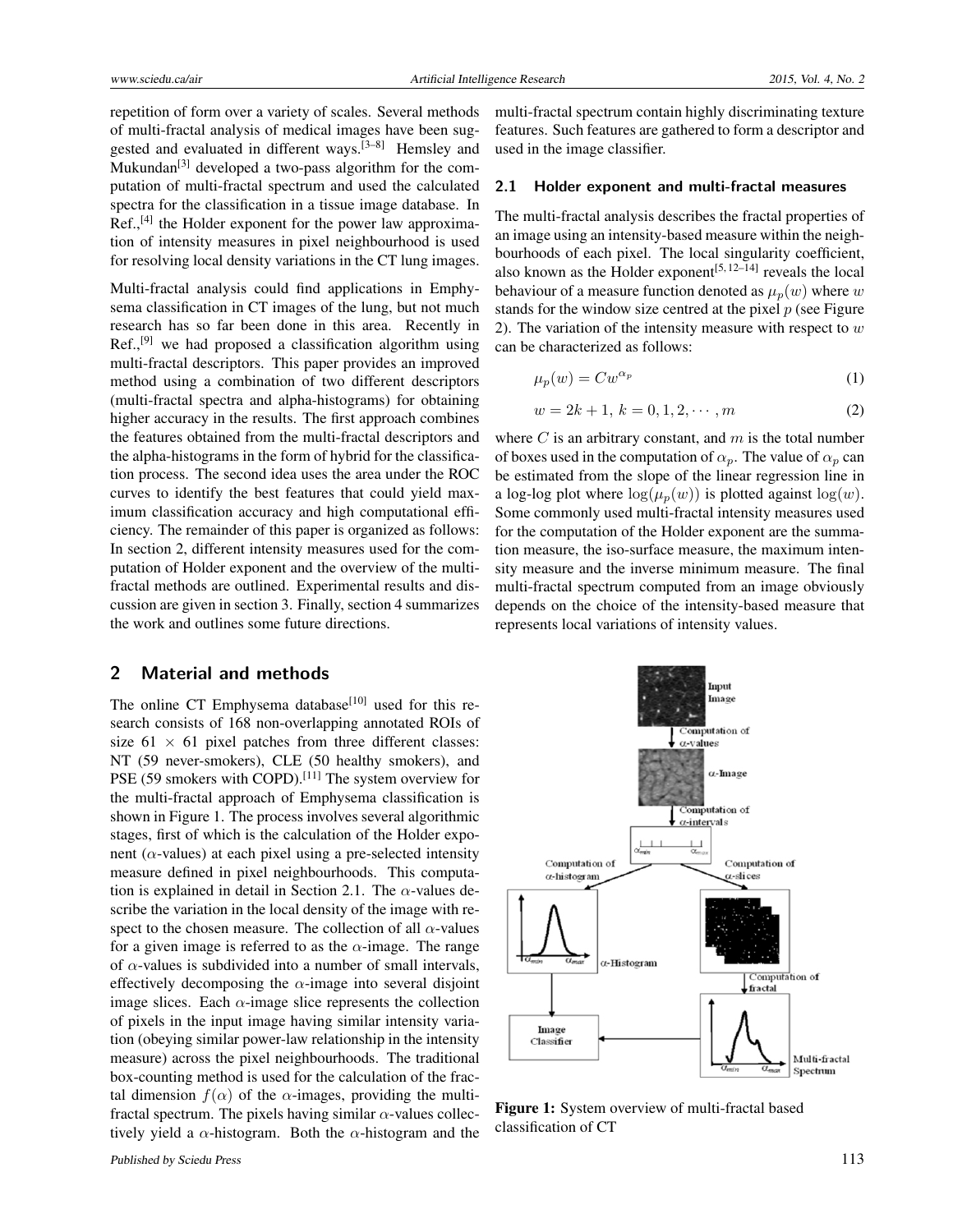

Figure 2: The Holder exponent is computed across multiple windows

A brief description of the intensity measures is given below. The sum measure  $\mu_p^{[sum](w)}$  is defined as the sum of the intensity values within a local neighbourhood *w*. The measure could be further normalized using the total mass intensity; the normalized measure prevents values from becoming exceedingly large, which may lead to numerical instability. $[3, 9, 15]$  $[3, 9, 15]$  $[3, 9, 15]$  $[3, 9, 15]$  $[3, 9, 15]$ 

$$
\mu_p^{[sum]}(w) = \sum_{q \in w} I_q \tag{3}
$$

where  $I_q$  denotes the intensity value at a pixel  $q$  within the window *w*. The iso measure  $\mu_p^{[iso]}(w)$  counts the number of pixels that have the same intensity value with the centred pixel *p* in a neighbourhood. If the centred pixel is the only pixel with unique intensity in the region, then measure has a value 1.

$$
\mu_p^{[iso]}(w) = \{qI_q \cong I_p; q \in w\}
$$
\n(4)

where # is the number of pixels. To account for minor variations in intensity values and noise, a threshold is often used in the comparison in (4). The inverse-minimum measure is  $\mu_p^{[min]}(w)$  defined as follows:

$$
\mu_p^{[min]}(w) = 1 - \min_{q \in w} I_q \tag{5}
$$

In (5), the intensity values are assumed to be normalized in the range [0 1], so that the value resulting from the subtraction is always positive. The subtraction from 1 is used to meet the requirement that the measure does not decrease in value with increasing window size. The maximum measure is the measure with the greatest intensity found in the window *w* centred at the pixel *p*.

$$
\mu_p^{[max]}(w) = max_{q \in w} I_q \tag{6}
$$

#### **2.2** *α***-Images and the multi-fractal spectrum**

The  $\alpha_p$  values at pixels p obtained from the previous step define a range  $[\alpha_{\min}, \alpha_{\max}]$  of the real line, which is further divided into *n* discrete steps  $\alpha_1, \alpha_2, \alpha_3, \cdots, \alpha_n$ . Each intermediate value  $\alpha_k$  is defined as follows:

$$
\alpha_k = \alpha_{min} + (k-1)\alpha_k, \, k = 1, 2, \cdots, n \tag{7}
$$

$$
\Delta \alpha_k = (\alpha_{max} - \alpha_{min})/n \tag{8}
$$

For our experimental analysis, we used the value  $n = 100$ . The following images and histogram values are readily obtained:

*α*-image:

$$
I_p^{(\alpha)} = \left(\frac{\alpha_p - \alpha_{min}}{\alpha_{max} - \alpha_{min}}\right) 255
$$
 (9)

*α*-histogram:

$$
h_k = \#\{p|\alpha_p \in [a_k, a_{k+1}]\}, k = 1, 2, \cdots, n-1 \tag{10}
$$

*α*-slices:

$$
A_k = \{p | \alpha_p \in [a_k, a_{k+1}]\}, k = 1, 2, \cdots, n-1 \tag{11}
$$

An  $\alpha$ -slice  $A_k$  is a binary image the only foreground pixels (with maximum intensity value) are those pixels that satisfy the condition in (11). It therefore represents the collection of pixels in the original image where the values of the chosen intensity measure show the same power law variation.

#### **2.3 Multi-fractal spectrum**

An important texture feature that could be used in classification is the statistical self-similarity property exhibited by the sub-images represented by the  $\alpha$ -slices. Each  $\alpha$ -slice can be characterised by its fractal dimension. We subdivide an  $\alpha$ -slice  $A_k$  into a regular grid of boxes with integral box sizes *ε*. The boxes containing at least one foreground pixel as given in (11) are counted, giving the number  $N_k(\varepsilon)$ . The box sizes are recursively scaled by half, as per the well-known box-counting algorithm,<sup>[\[14\]](#page-6-6)</sup> and the fractal dimension of the *α*-slice estimated as the slope of the linear regression line on the log-log plot with  $log(\varepsilon)$  along the *x*-axis, and  $\log(N_k(\varepsilon))$  along the *y*-axis. We denote this fractal dimension by  $f(\alpha_k)$ . The variation of  $f(\alpha_k)$  with  $\alpha_k$ ,  $k = 1, 2, \dots, n - 1$  gives the multi-fractal spectrum.

## **3 Experimental results and discussion**

In this section, we outline experimental results obtained us-ing images from the Emphysema database,<sup>[\[10\]](#page-6-2)</sup> based on the implementation of the methods discussed in the previous sections. The feature vectors extracted from the calculated multi-fractal spectra and the alpha-histograms are used for classification and retrieving purposes. The results of the multi-fractal descriptors obtained for the three classes of the Emphysema images using four multi-fractal intensity measures (Section 2.1) are presented in Figure 3.

The histogram descriptors used for the classification experiments are constructed by dividing the range of  $\alpha$ -values generated from the Holder exponent into 100 intervals. The alpha-histogram is calculated for each alpha bin as the number of pixel counts with the *α*-values within the *α*-range  $[\alpha_i \alpha_{i+1}]$ . The average of the alpha-histogram for four randomly selected images is calculated and the feature vectors obtained from the descriptors are trained with the classifier

[*max*]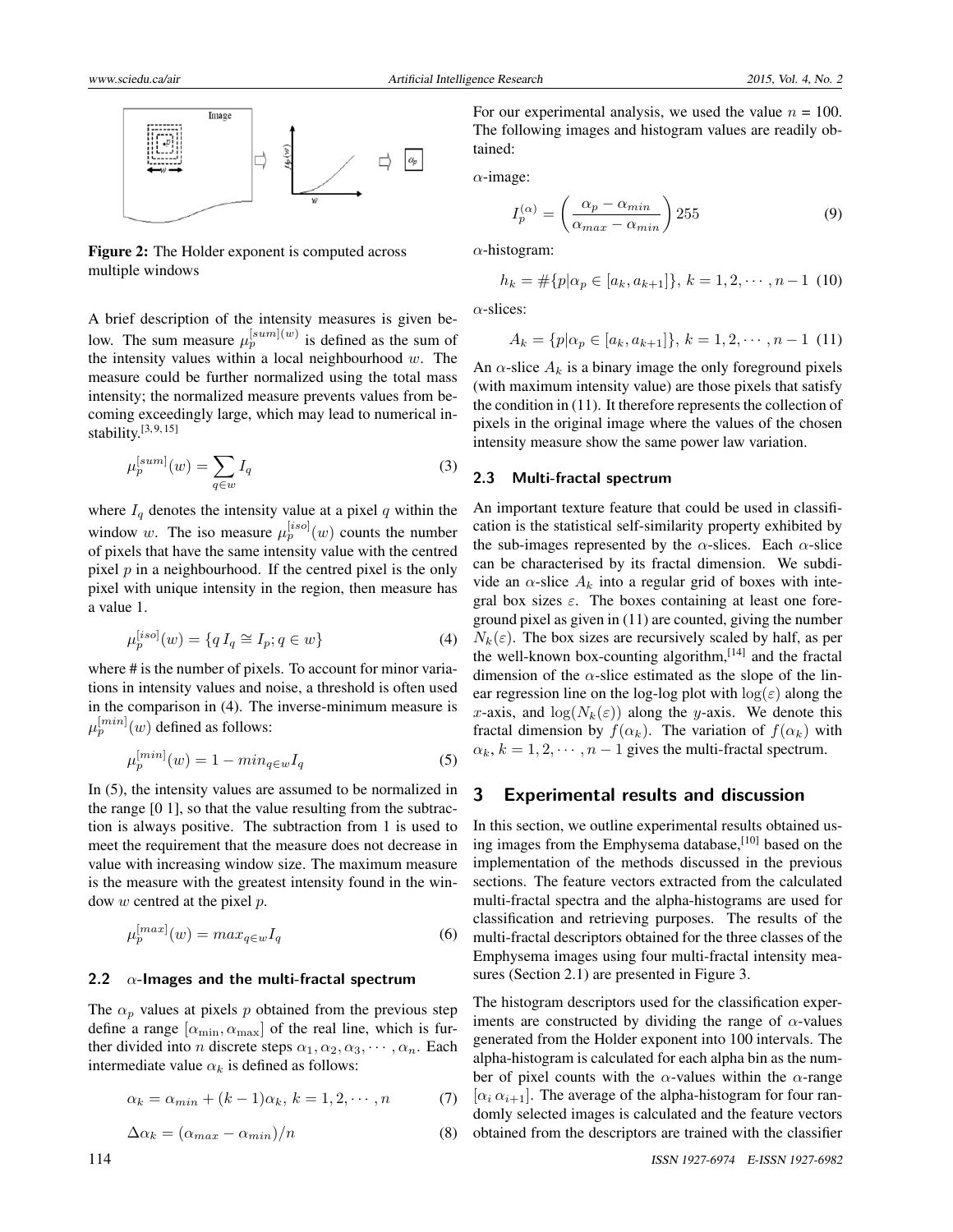algorithm. The alpha-histograms for each Emphysema class using the summation measure for the computation of Holder exponent are given in Figure 4.

The first stage of the classification uses the summation intensity measures for the Emphysema classification with dif-ferent distance metrics.<sup>[\[15\]](#page-6-7)</sup> The summary of the classification results is shown in Table 1.

Table 1: Classification results using the summation measures

|        | <b>Predicted</b> |     |            |            |
|--------|------------------|-----|------------|------------|
|        |                  | NT  | <b>CLE</b> | <b>PSE</b> |
| Actual | NT               | 100 | U          | 0          |
|        | <b>CLE</b>       | 50  | 50         | O          |
|        | <b>PSE</b>       |     | 25         | 55         |

It can be observed from the results in Table 1 that there is a clear separation between the normal Emphysema class and other pathological cases, but some CLE classes are misclassified as the normal (NT) classes while some PSE classes also give some classification errors. In the second stage of the classification, the normal Emphysema class is removed such that the alpha-histogram descriptor is used for further classification of the two pathological classes (CLE and PSE). The Naïve Bayes classifier is introduced to this process, we applied the holdout partition method to divide the observations into training sets and test sets.<sup>[\[16\]](#page-6-8)</sup> There is a scalar specifying the proportion of the number of observations to be randomly selected for validation. In order to achieve promising results since the accuracy of the classifiers majorly depends on the training data; we consider 70 percent of the feature vectors for the training and 30 percent for testing. The performance of the classifiers is evaluated in the form of confusion matrix. A confusion matrix can be represented as a matrix  $M \in R^{k \times k}$ , a square matrix whose diagonal elements represents the actual classification accuracy where *k* is the number of classes in the dataset. The classification error of the classifiers can be calculated as follows:



Figure 3: Multi-fractal descriptors for three classes of Emphysema images using each intensity measure



Figure 4: Alpha-histograms of each class of Emphysema image using the summation measure

$$
Error = 1 - \frac{trace(confusionMatrix)}{sum(confusionMatrix)}
$$
 (12)

where trace (.) is the sum of all the elements in the diagonal, and sum (.) is the sum of all the entries in the confusion matrix. The classification results obtained using the Naïve Bayes classifier over the alpha-histograms datasets are presented in Table 2. The entries in the diagonal cells of the

tables presented are the percentage of the instances that are correctly classified, where the actual class matches the predicted classes, the entries off the diagonal are the percentage of the cases that are wrongly classified.

The results presented in Table 2 show good performance but with few errors. The next stage of the experiment would be to cascade this current result with the previous results obtained from the multi-fractal descriptors. The outlines of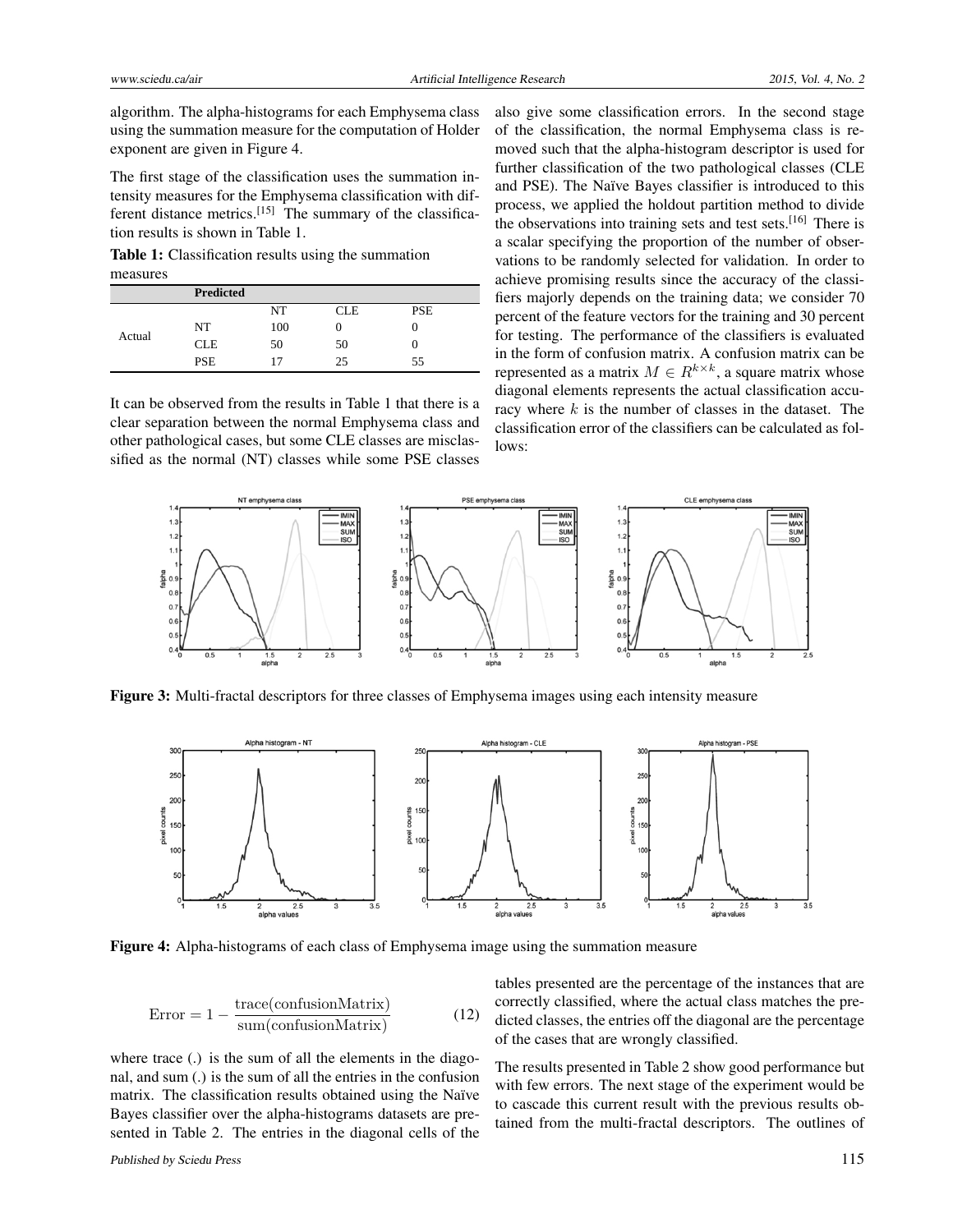the experimental procedures are given in Figure 5.



Figure 5: Outline of the experimental procedures for classification

It is noted from the results in Table 2 that the combination of information from the local singularity of the image (the alpha-histograms), combined with the information extracted from the multi-fractal descriptors, that is, the global features would form a powerful discriminating feature for the Emphysema classification. That is the reason for combining the results from the first stage of the classification to the second stage of the classification, and the final classification outputs are presented in Table 3.

The best two approaches investigated in Ref.<sup>[\[11\]](#page-6-3)</sup> are the LBP with an estimated classification accuracy of 95.2%, and the Gaussian filter bank (GFB) histogram with an estimated accuracy of 94%. The overall classification accuracy of 94.7% achieved by the proposed approach compared well with the two best approaches. The LBP result is slightly better, but gives few errors in separating the normal class from other pathological cases, 7% of the normal class are misclassified as PSE class. Our results clearly separated the normal class from the pathological cases (CLE and PSE), and outperformed the results achieved by the GFB approach. However, the results of the cascaded method indicate that the CLE and PSE classes have a higher number of misclassification errors than the GFB\_LBP.

Table 2: Classification results for the two pathological classes

|        | <b>Predicted</b>             |            |            |  |  |  |
|--------|------------------------------|------------|------------|--|--|--|
|        | Alpha-histograms descriptors |            |            |  |  |  |
|        |                              | <b>CLE</b> | <b>PSE</b> |  |  |  |
| Actual | <b>CLE</b>                   | 92         |            |  |  |  |
|        | <b>PSE</b>                   |            | 92         |  |  |  |

| <b>Table 3:</b> Classification results after combining the results |  |  |
|--------------------------------------------------------------------|--|--|
| from the two stages                                                |  |  |

|        | <b>Predicted</b> |                                     |              |            |
|--------|------------------|-------------------------------------|--------------|------------|
|        |                  | <b>Final Classification Outputs</b> |              |            |
|        |                  | NT                                  | CLE          | <b>PSE</b> |
| Actual | NT               | 100                                 | $\mathbf{0}$ |            |
|        | <b>CLE</b>       | $\ast$                              | 92           | 8          |
|        | <b>PSE</b>       | $*$                                 | x            | 92         |

The results in Table 3 are achieved by direct combination of the results from the multi-fractal data sets in Table 1 and the classification results generated by the alpha-histogram descriptors in Table 2. The two cells in the Table are marked with the asterisk symbol, indicating there are no results between the pathological cases (CLE and PSE) and the normal Emphysema class (NT), since it has been eliminated from the data sets. The results achieved by this proposal show excellent performance with the overall classification accuracy of 94.7% (see Table 3). The final results are then compared with the two best approaches used in the recently published paper<sup>[\[11\]](#page-6-3)</sup> as presented in Table 4.

Table 4: Comparison of classification results using cascaded approach and LBP

|        |            |    |            |            |    | <b>Predicted</b> |            |     |             |            |
|--------|------------|----|------------|------------|----|------------------|------------|-----|-------------|------------|
|        | <b>GFB</b> |    |            |            |    | <b>LBP</b>       |            |     | Our results |            |
|        |            | NT | <b>CLE</b> | <b>PSE</b> | NT | <b>CLE</b>       | <b>PSE</b> | NT  | <b>CLE</b>  | <b>PSE</b> |
| Actual | NT         | 93 |            |            | 93 |                  |            | 100 |             |            |
|        | <b>CLE</b> |    | 96         | O          |    | 98               |            | *   | 92          |            |
|        | <b>PSE</b> |    |            | 93         |    |                  | 95         | *   |             | 92         |

The performances of the descriptors obtained from the alpha-histograms and the multi-fractal are also evaluated using the weighted area under the ROC curves. The area under the ROC curve is calculated for all possible combinations of the Emphysema class labels over the data sets derived from the hybrid combination of the alpha-histogram and the multi-fractal descriptors by using the Wilcoxon rank sum test. The average of the AUC for the possible class pair is calculated for each column and the column with the maximum AUC's value is chosen as the best feature (see Table 5). Figure 6 presented the ROC curves for the selected features of the data sets and the corresponding class comparison of the AUC are given in Table 5.

Table 5: Pairwise AUCs for Emphysema Classes

| <b>Class comparison</b> | NT vs. | NT vs.     | CLE vs.    | Mean       |
|-------------------------|--------|------------|------------|------------|
|                         | CLE    | <b>PSE</b> | <b>PSE</b> | <b>AUC</b> |
| <b>Best Features</b>    | 0.9204 | 0.7915     | 0.7633     | 0.8251     |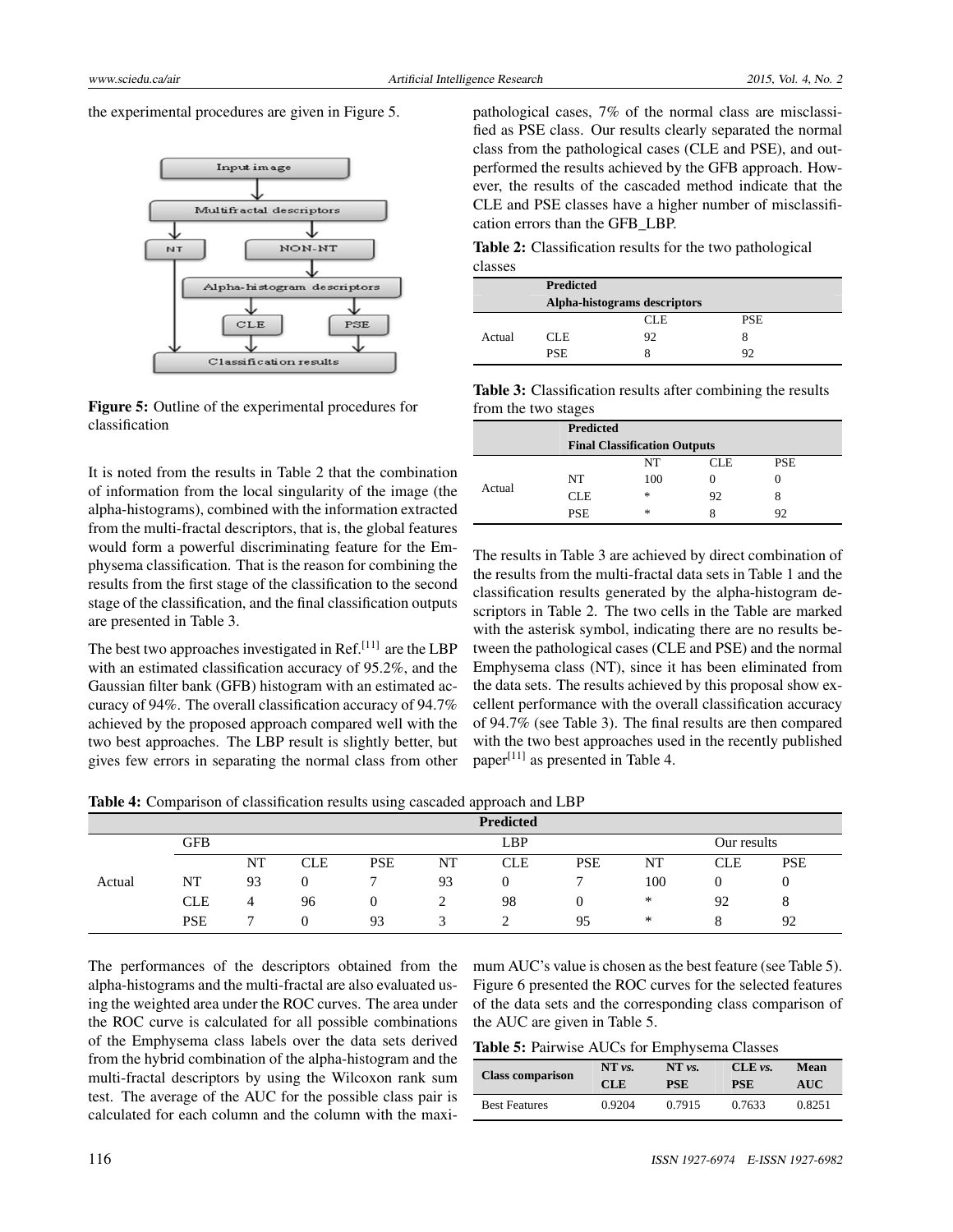www.sciedu.ca/air and the contract and the Artificial Intelligence Research 2015, Vol. 4, No. 2

|           | <b>Table 6:</b> AUCs for Normal class vs. other cases and CLE |  |  |  |  |
|-----------|---------------------------------------------------------------|--|--|--|--|
| $vs.$ PSE |                                                               |  |  |  |  |

| <b>Class</b> | NT vs. others | CLE vs.    | NT vs. others |
|--------------|---------------|------------|---------------|
| comparison   | (ours)        | <b>PSE</b> | (KNN)         |
| <b>AUCs</b>  | 0.8559        | 0.7633     | 0.713         |



Figure 6: ROC curves of the combined features from the alpha-histograms and the Multi-fractal datasets using the best features

The Table 6 is generated from the pairwise class comparison results presented in Table 5 by adding the AUCs of the NT versus CLE and the NT versus PSE classes to produce NT versus other cases as indicated in Table 6. The closer the AUC's values to 1, the better the performance of the data sets. It can be noted from the outcomes in Table 6 that the performances of the NT class versus other classes (CLE & PSE) are better than the CLE class versus PSE class using the selected best features. This is also demonstrated in Figure 6, the ROC curves of the NT class versus the CLE class are more separated than the ROC curve for the CLE class versus PSE class. The mean AUC of 0.8251, obtained by averaging all of the pairwise values in Table 5 is used for the selection of the best features. The result in Table 6 is then compared with another recent paper by Sorensen and Nielson.<sup>[\[17\]](#page-6-9)</sup> In Ref.,<sup>[17]</sup> the region of interest (ROI) classification for discriminating the Emphysema with and without COPD is calculated using the *k* nearest neighbour approach and the AUC of 0.713 is achieved. In comparison with our results, the AUC value of 0.8559 obtained is significantly better than the 0.713 achieved by Sorensen.<sup>[\[17\]](#page-6-9)</sup> The major contributions of this study from the medical doctor's point of view is that the combined descriptor constructed after the cascaded approach, has significantly improved the overall classification accuracy of Emphysema images. The AUC value of 0.8559 also demonstrates the discriminating power of our approach in terms of separating the Emphysema with and without diseases; this is a great achievement since the separations between the normal and non-normal image samples are very important to the medical doctor or the radiologist.

## **4 Conclusion**

This paper has presented a cascaded approach using the combined features of the multi-fractal and alpha-histograms descriptors for the classification of Emphysema in CT pulmonary images. The multi-fractal based descriptors demonstrate good performance in discriminating the normal Emphysema class from other pathological cases. Furthermore, the introduction of the alpha-histograms further improves the classification results. The performances of the descriptors are measured by the overall classification accuracy and the area under the ROC curves. Our results compared favourably well with the state-of-the-art measure for Emphysema, with an AUC of 0.8559 compared to 0.713. The proposed ideas significantly increase the classification accuracy, and confirm the effectiveness and robustness of the multi-fractal techniques in the classification of Emphysema images. The problem with the combined features is that the model complexity increases, which might slow the computational time and also increase the memory usage. The performance of the combined descriptors can be improved by parallelizing the classifier algorithms using the GPU parallel computing as this might improve the computational efficiency. Further effort would be to cascade the LBP-based approach with the multi-fractal techniques, and the results of the combined descriptors would be examined on the classification of Emphysema in CT images. The performances of the descriptors may be evaluated against other classification approaches.

### **Acknowledgements**

The authors would like to thank Dr. Lauge Sorensen and other researchers for making available the online computed tomography Emphysema database used in this research.

## **References**

- <span id="page-5-0"></span>[1] Chabat DHF, Yang G. Obstructive lung diseases: texture classification for differentiation at CT Radiology. 2003; 228(3): 871–877.
- <span id="page-5-1"></span>[2] Sørensen L, de Bruijne M. Dissimilarity representations in lung parenchyma classification, In Proceeding of the Spie digital library Conference, Medical imaging; Computer-Aided Diagnosis. 2009;

7260(27): 1–12. [http://spie.org/Publications/Proceedi](http://spie.org/Publications/Proceedings/Paper/10.1117/12.812505) [ngs/Paper/10.1117/12.812505](http://spie.org/Publications/Proceedings/Paper/10.1117/12.812505)

- <span id="page-5-2"></span>[3] Hemsley A, Mukundan R. Multifractal Measures for Tissue Image Classification and Retrieval; 11th IEEE Int. Symp. Multimed. 2009: 618–623. [http://dx.doi.org10.1109/ISM.2009.94](http://dx.doi.org 10.1109/ISM.2009.94)
- <span id="page-5-3"></span>[4] Tay C, Mukundan R, Racoceanu D. Multifractal Analysis of Histopathological Tissue Images, In IVCNZ. 2011: 80–85. [http:](http://hdl.handle.net/10092/6247)